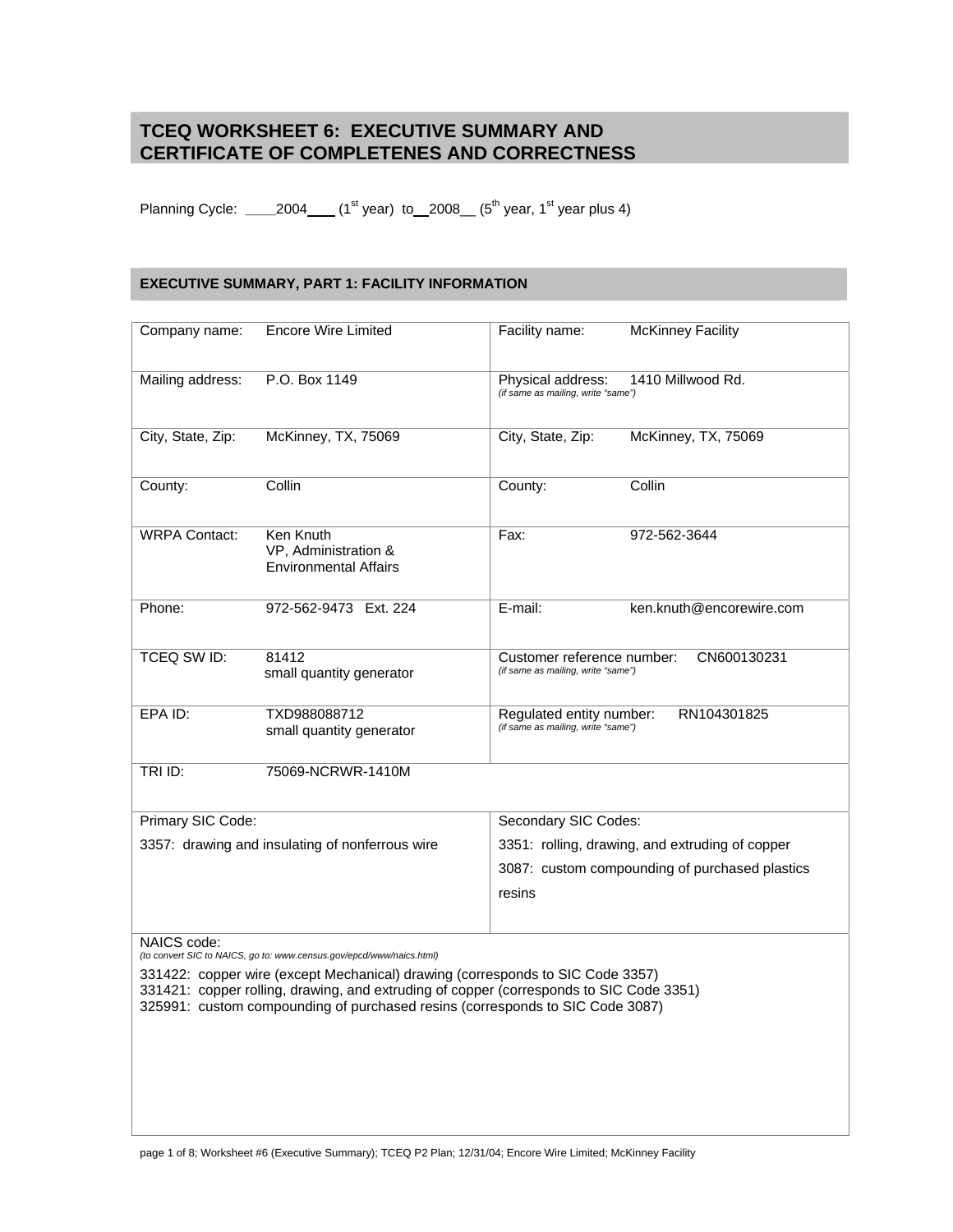General description of facility:

The primary activity at the McKinney Facility is the manufacturing of insulated and jacketed copper wire *(SIC Code 3357 - Drawing and Insulating of Nonferrous Wire)* for both industrial and residential applications. Wire production operations at the facility began under the ownership of Encore Wire Corporation in 1989. A change of ownership of the facility took place on July 1, 1999. The new and current owner is Encore Wire Limited.

Physically, the property is separated into an "East Plant" and a "West Plant" by a public street, Millwood Road. Site operations are vertically integrated and include three Wire Plants (Wire Plants 1, 2 and 3), a Rod Mill, a Plastics Mill, a Wire Scrap Processing System, and a Finished Goods Warehouse. The Wire Plants manufacture the finished insulated wire. The Rod Mill and Plastics Mill manufacture the primary raw materials for the Wire Plants, i.e., copper rod and plastic pellets, respectively. In the Wire Scrap Processing System, copper and plastic are recovered from off-specification wire. The recovered copper is returned to the Rod Mill for processing into copper rod. The recovered plastic is sold. The Finished Goods Warehouse stores all finished product until shipped to customers.

Each of the McKinney Facility's major processing operations is separately addressed below. Also identified are the reportable TRI chemicals and hazardous wastes associated with each operation.

#### *Wire Plants 1, 2, and 3 (SIC Code 3357 - Drawing and Insulating of Nonferrous Wire)*.

In Wire Plants 1, 2, and 3 *(startup 1989, 1993, and 2003, respectively),* pure copper rod *(99.9% pure)* is "stretched" or "drawn" into wire in wire drawing machines. The drawn wire is then heat-treated and insulated with plastic, nylon, and paper. Some of the drawn wire is cabled or stranded prior to being insulated. A small portion of the bare wire is not insulated. The finished wire is labeled and coiled onto spools for transfer to the facility's Finished Goods Warehouse where it is stored until shipped to customers. The primary raw materials used in the Wire Plants are copper rod, plastic pellets, nylon, and paper. The bulk of the copper rod and plastic pellets that are processed are produced in the facility's Rod Mill and Plastics Mill, respectively. The primary secondary materials include inks f*o*r labeling the wire, solvents used as ink additives and for printer cleanup, and drawing oils that are emulsified in water and used as coolant in the wire drawing and annealing (heat-treating) machines.

*Reported TRI chemicals:* copper, lead compounds, antimony compounds, and zinc compounds

TRI chemicals used in the Wire Plants which are subject to Form R reporting are the copper which is contained in the copper rod, and lead compounds, antimony compounds, and zinc compounds which are a component of the plastic pellets that are used as wire insulating and jacketing material.

TRI copper releases from the Wire Plants occur in the form of air emissions during mechanical processing of the copper; in the copper "mud" *(a sludge of copper fines and water)* that is recovered from the drawing solution basins and is shipped off-site for recycle; in the spent drawing solution that is shipped off-site; and in the storm water that is discharged from the site. Releases of lead, antimony, and zinc to the air may theoretically occur during processing, but amounts are slight. Releases of these metals may also occur in the "floor sweeping" pellets that are a component of the general production refuse that is shipped off-site to the local landfill. Lead and zinc are also measured in the storm water discharged from the site.

#### *Hazardous waste:* ink/solvent waste

The only hazardous waste that is generated at the site is at the Wire Plants. Hazardous ink/solvent waste is generated from the ink labeling operation, and from associated printer cleanup activities. The ink/solvent waste is drummed and shipped off-site to an approved disposal facility.

### *Rod Mill (SIC Code 3351 - Rolling, Drawing, and Extruding of Copper)*

Startup of the Rod Mill was in June 1998. In the Rod Mill, pure copper cathode *(99.9% pure)* is melted in a shaft furnace. The cathode is received via both truck and rail. The molten metal is continuously cast into metal bars, and the metal bars are processed into finished copper rod. Some pure copper scrap from the Wire Scrap Processing System *(discussed below),* and scrap generated during the Rod Mill process, are also used as furnace charge. The copper rod that is produced in the Rod Mill is processed in the facility's Wire Plants or is sold to outside sources. The primary Rod Mill activities include metal melting and casting, cast bar handling and rolling, and rod picking, coating *(water-based coating),* and coiling. The primary raw material is 99.9% pure copper metal. Secondary materials include rolling oils that are emulsified in water and used as coolant in the rolling machine, pickling solvent that is mixed with water and used to remove oxides and scale from the copper rod, and a wax-like coating that is mixed with water and used as a protective coating on the finished rod.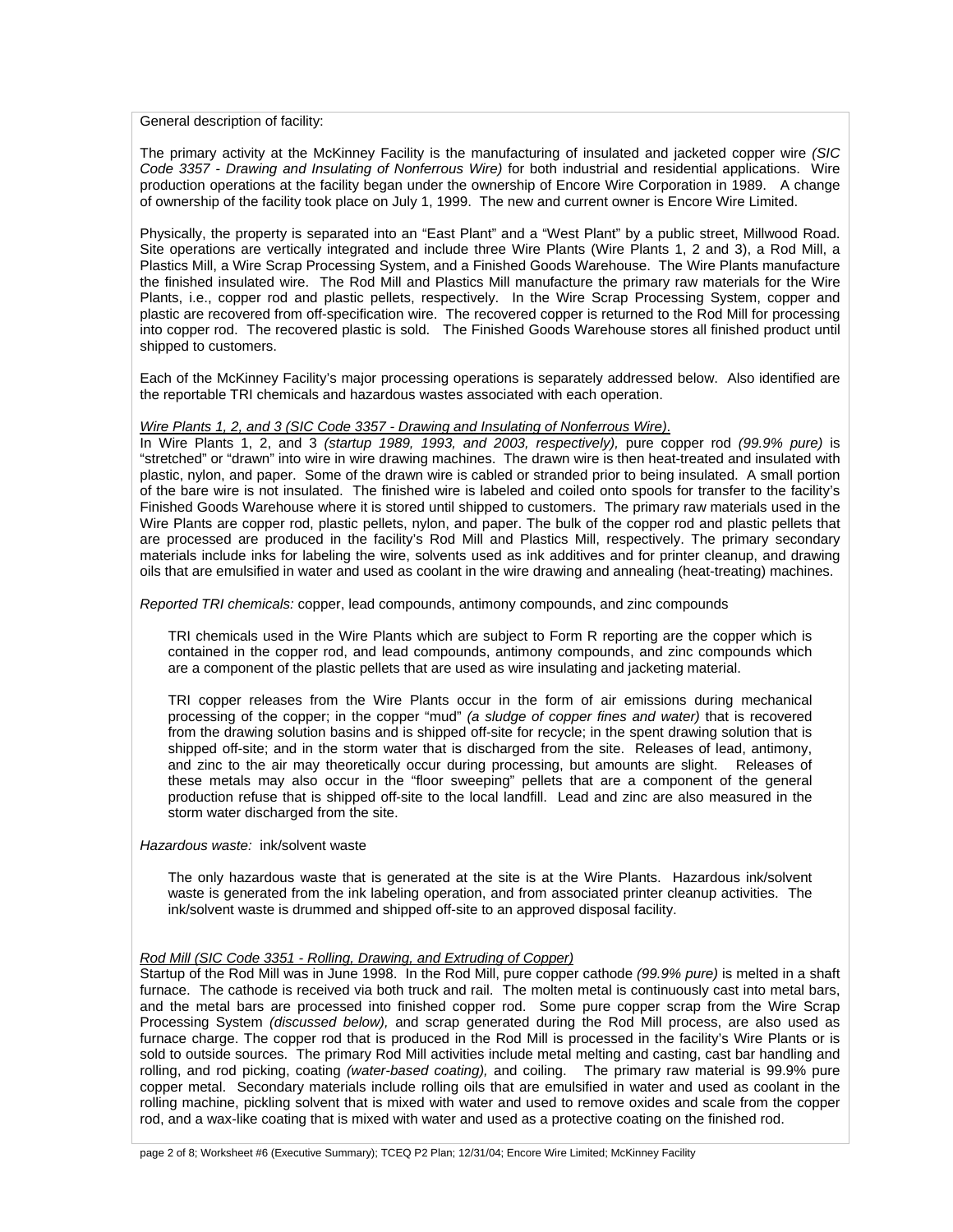*Reported TRI chemicals:* copper, lead compounds

TRI chemicals used in the Rod Mill which are subject to Form R reporting is the copper that is melted in the shaft furnace and processed by downstream equipment into copper rod, and the lead compounds which are a trace metal component of the copper metal that is used.

TRI releases of copper and lead off-site occur in the form of air emissions during processing of the copper metal, primarily from the shaft furnace; in the copper "mud" *(a sludge of copper fines and water)* and slag that is recovered from the process and is shipped off-site for recycle; in the wastewater that is discharged off-site to the publicly owned treatment works *(POTW);* and in the storm water that is discharged from the site.

*Hazardous waste:* There are no hazardous wastes generated at the Rod Mill.

#### *Plastics Mill (SIC Code 3087 – Custom Compounding of Plastic Resins)*

The Plastics Mill began operations in April 1999. This mill produces plastic pellets *(non-colorized)* which are utilized in the Wire Plants or are sold to outside sources as wire insulating and jacketing material. In summary, plastic resin, a low vapor pressure oily "plasticizer", stabilizers and additives are mixed to form a plastic "dough". The dough is extruded, cut into small pellets and water-cooled. The finished pellet is packaged in boxes for internal use or shipment to customers, or, is pneumatically transferred to onsite-site storage silos for internal use.

*Reported TRI chemicals:* lead compounds, antimony compounds, and zinc compounds

TRI chemicals used in the Plastics Mill which are subject to Form R reporting are the lead compounds and zinc compounds which are a component of the finished plastic pellets and which function as stabilizers to prevent thermal decomposition of the plastic molecular structure, and antimony compounds that are also a component of the plastic pellets and which function as a fire retardant.

Releases of lead, zinc, and antimony occur in very slight amounts as air emissions and in the "floor sweeping" pellets that are a component of the general production refuse that is shipped off-site to the local landfill. Lead and zinc are also measured in the storm water discharged from the site.

*Hazardous waste:* There are no hazardous wastes generated at the Plastics Mill.

#### *Wire Scrap Processing System*

Startup of the wire scrap processing system was in March 1998. In this system, bare, insulated, or jacketed copper wire scrap is processed through a multi-step mechanical "chopping" and separating process to liberate the copper metal and plastic from the insulating/jacketing materials. A series of vibrating and bucket conveyors transport the materials between the major pieces of equipment. The copper fines that are recovered are used as charge material in the facility's Rod Mill *(discussed above).* The recovered plastic is sold to an outside source. Residual materials *(i.e., dust, nylon, paper, slight amounts of unrecoverable copper and plastic)* are pneumatically conveyed to an outside dust collector/hopper where the material "falls out" into a rolloff box or compactor. When full, the containers are temporarily stored onsite until shipment off-site to an approved landfill.

*Reported TRI chemicals:* copper, lead compounds, antimony compounds, and zinc compounds

TRI chemicals used in the Wire Scrap Processing System which are subject to Form R reporting are the copper, lead compounds, antimony compounds, and zinc compounds that are a component of the scrap insulated wire that is processed. The TRI chemicals other than copper are present in the plastic insulation.

TRI releases from the scrap processing system occur in the form of minor air emissions during mechanical processing of the scrap wire; and in the residual material that is shipped off-site to an approved landfill. Copper, lead, and zinc are also measured in the storm water that is released from the site.

*Hazardous waste:* There are no hazardous wastes generated by the Wire Scrap Processing System.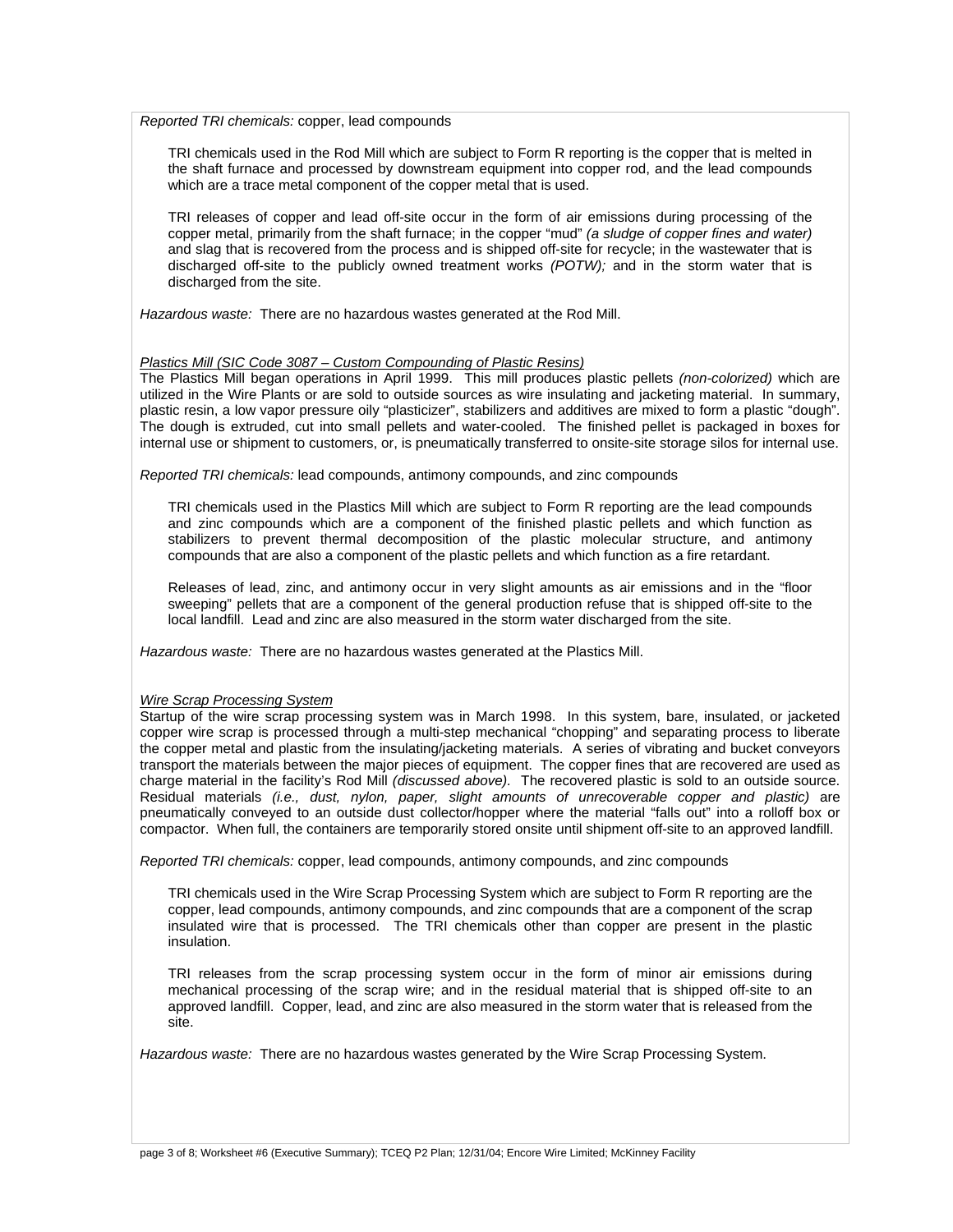### *Finished Goods Warehouse*

The Finished Goods Warehouse was constructed in 1997 and expanded in 2004. It is used to store finished goods produced at the three Wire Plants. Overhead, enclosed conveyors transport the finished goods from the Wire Plants to the warehouse. Finished wire is shipped solely via truck to customers.

*Reported TRI chemicals:* There are no reportable TRI chemicals used at the Finished Goods Warehouse.

*Hazardous waste:* There are no hazardous wastes generated at the Finished Goods Warehouse.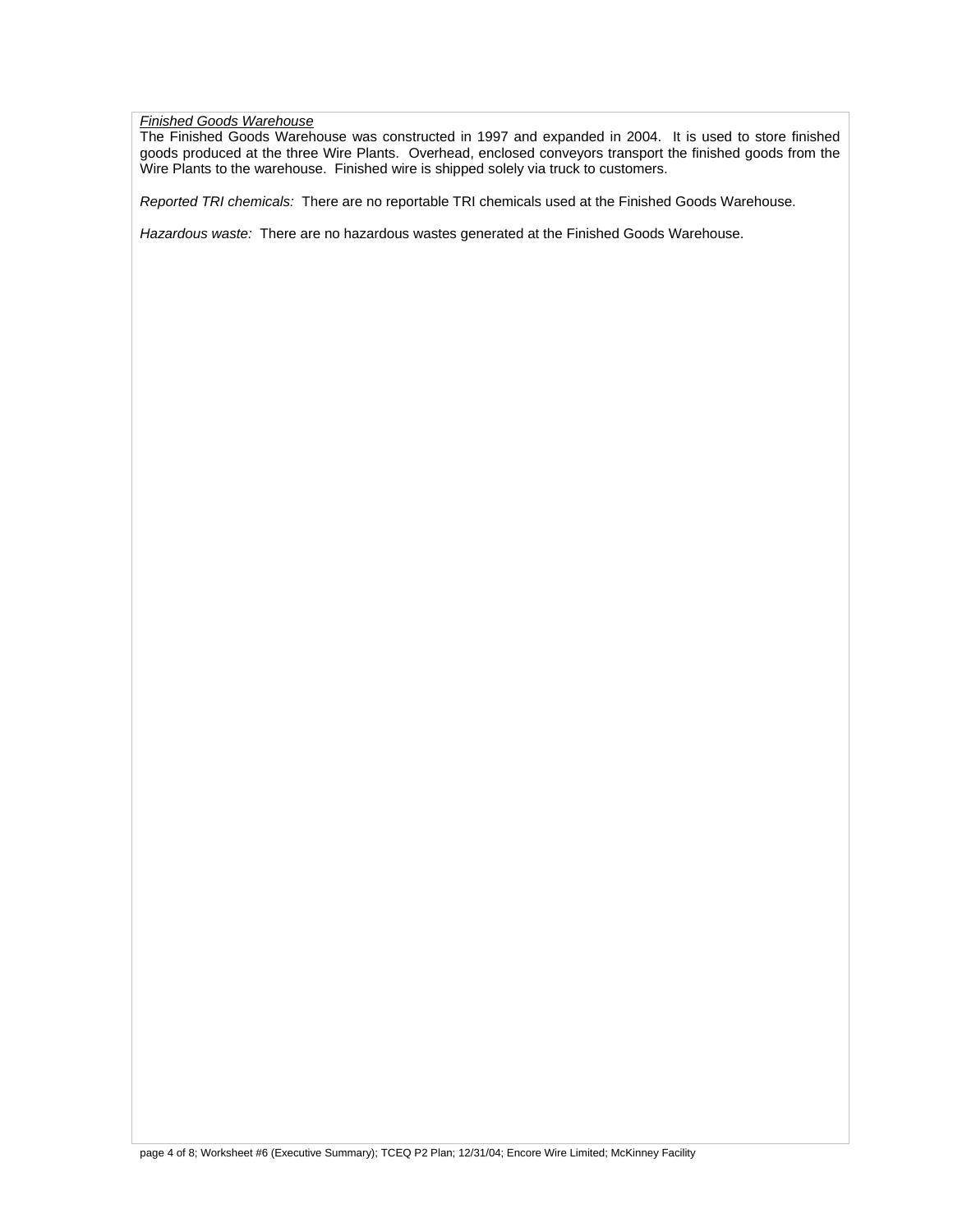## **TCEQ EXECUTIVE SUMMARY, PART 2: FACILITY'S GENERATION AMOUNT**

| Description of waste and TX waste code number:                                                                                                                                            |                     | Amount generated in tons                |                                                           |  |
|-------------------------------------------------------------------------------------------------------------------------------------------------------------------------------------------|---------------------|-----------------------------------------|-----------------------------------------------------------|--|
| ink/solvent waste                                                                                                                                                                         | 0004203H            | 3.75 tons (7502 lb)                     |                                                           |  |
| List below all reportable TRI chemicals, CAS numbers, and the amount released or transferred for 2003.<br>(The data should be taken from your most recent TRI Form R (base-year data*).** |                     |                                         |                                                           |  |
| TRI chemicals and CAS number:                                                                                                                                                             |                     | Amount released or transferred in tons: |                                                           |  |
| antimony compounds                                                                                                                                                                        | N010                | as antimony:                            | $2.81$ tons                                               |  |
| copper                                                                                                                                                                                    | 7440-50-8           | as copper:                              | 466 tons*                                                 |  |
| lead compounds                                                                                                                                                                            | N420                | as lead:                                | $0.57$ tons                                               |  |
| zinc compounds                                                                                                                                                                            | N982                | as zinc:                                | $0.22$ tons                                               |  |
|                                                                                                                                                                                           |                     |                                         | * Note that of this amount, 456 tons (98%) is             |  |
|                                                                                                                                                                                           |                     |                                         | transferred off-site for recycling by contracted parties. |  |
|                                                                                                                                                                                           |                     |                                         |                                                           |  |
|                                                                                                                                                                                           |                     |                                         |                                                           |  |
|                                                                                                                                                                                           |                     |                                         |                                                           |  |
| 1.<br>copper                                                                                                                                                                              | <b>TRI</b> chemical | <b>TRI Chemical / Hazardous Waste</b>   | 7440-50-8                                                 |  |
| lead compounds<br>2.                                                                                                                                                                      | <b>TRI</b> chemical |                                         | N010                                                      |  |
| 3.<br>ink/solvent waste                                                                                                                                                                   | hazardous waste     |                                         | 0004203H                                                  |  |
| antimony compounds<br>4.                                                                                                                                                                  | TRI chemical        |                                         | N420                                                      |  |
| 5.<br>zinc compounds                                                                                                                                                                      | <b>TRI</b> chemical |                                         | N982                                                      |  |
| Provide a prioritized list of pollutants and contaminants to be reduced during the five-year period.                                                                                      |                     |                                         |                                                           |  |
|                                                                                                                                                                                           |                     |                                         | CAS No./Waste Code                                        |  |
|                                                                                                                                                                                           |                     |                                         |                                                           |  |
|                                                                                                                                                                                           |                     |                                         |                                                           |  |
|                                                                                                                                                                                           |                     |                                         |                                                           |  |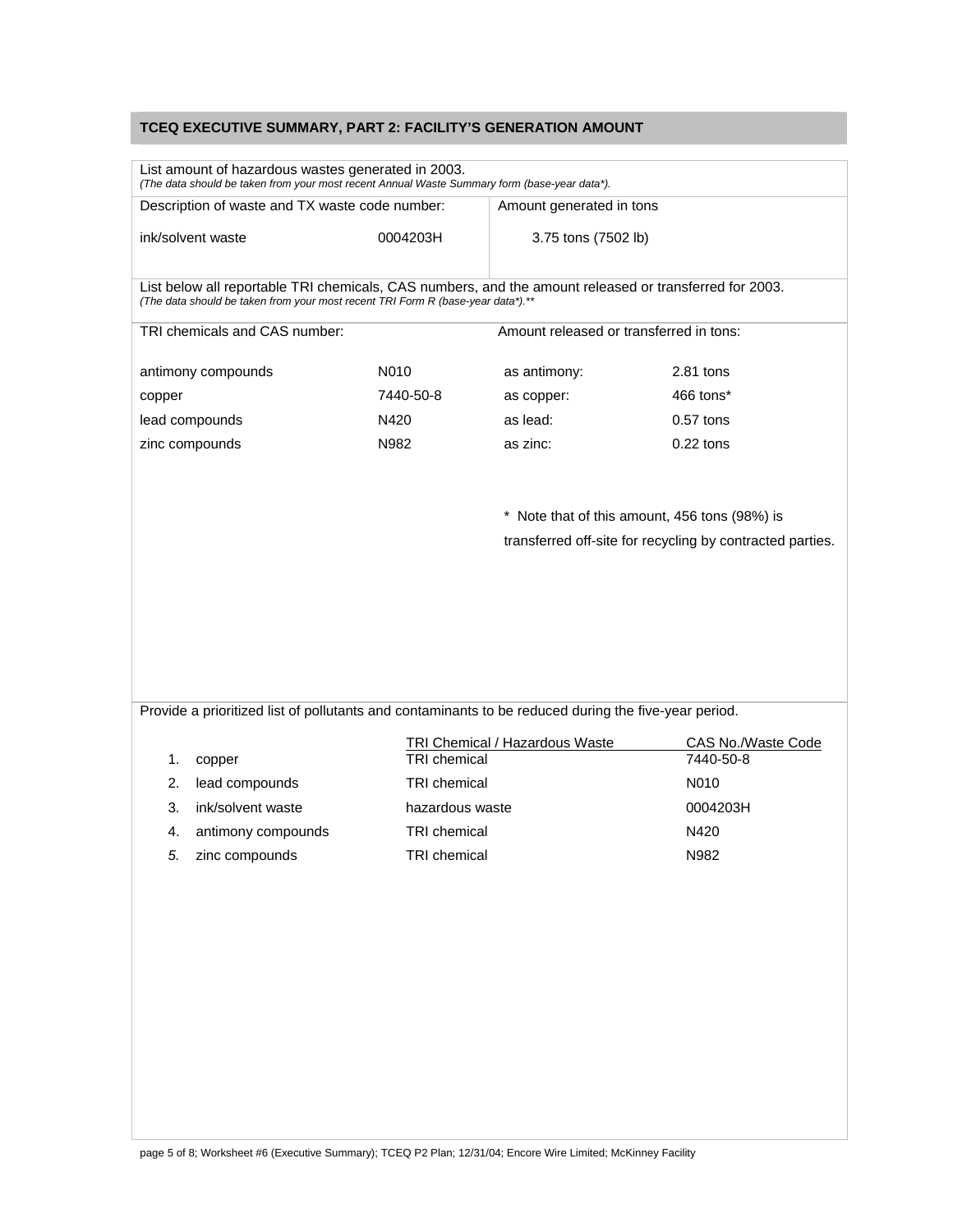### **TCEQ EXECUTIVE SUMMARY, PART 3: P2 PROJECTS AND GOALS**

Statement of facility's measurable reduction goals:

Encore Wire Limited has identified for implementation or evaluation in 2004-2008 (2) source reduction projects and (3) waste minimization projects. The source reduction projects include activities which will employ good operating practices, and equipment/process modifications. The waste minimization projects will incorporate recycling and good operating practices.

The facility's 5-year source reduction and waste minimization goals resulting from implementation of projects are a "gross" 5% in the reduction in the amount of hazardous waste generated as compared to the base year, and a 5% reduction in the amount of reported TRI releases/transfers. Because of the company's projected substantial business growth, gross reductions relative to the base year will be a challenge.

Explain the environmental and human health risks considered in determining reduction goals\*\*:

The projects which will be implemented or evaluated in 2004-2008 will have an overall beneficial effect on human health and the environment. Therefore, there are no expected risks to human health or the environment resulting from project implementation/evaluation. VOC and HAP emissions may be reduced, thereby reducing worker exposure to these chemicals. When compared to base year production activities, overall usage of hazardous solvents is expected to decrease which will result in a relative decrease in the amount of hazardous waste generated. Reductions in off-site transfer of TRI chemicals and hazardous wastes will result a reduction in the transportation risks associated with off-site transfers. The environment will be benefited by the overall reduction in the release of hazardous wastes and TRI chemicals into different media.

| List of pollution prevention projects with an implementation schedule of each project: |                                                                                                                                                                                                                                                                                                           |                                                                                |                        |  |
|----------------------------------------------------------------------------------------|-----------------------------------------------------------------------------------------------------------------------------------------------------------------------------------------------------------------------------------------------------------------------------------------------------------|--------------------------------------------------------------------------------|------------------------|--|
|                                                                                        | Project                                                                                                                                                                                                                                                                                                   | Source Reduction /<br><b>Waste Minimization</b>                                | Implementation<br>Date |  |
| 1.                                                                                     | Reduce quantity of copper that is discharged in the Rod Mill<br>wastewater offsite to the POTW by installing holding tank.<br>Reduction measured as total annual copper lbs that are<br>discharged, as measured by sampling.<br>(affects copper)                                                          | <b>WM</b><br>(process modifications;<br>good operating<br>practices)           | 6/04                   |  |
| 2.                                                                                     | Reduce quantity of residuals from Wire Scrap Processing<br>system that is shipped offsite to the landfill by recycling offsite<br>and/or increasing % recovery of copper and plastics. Reduction<br>measured as a % of wire scrap that is processed.<br><i>(affects)</i><br>copper, lead, antimony, zinc) | <b>WM</b><br>(recycling; process<br>modifications)                             | 1/07                   |  |
| 3.                                                                                     | Reduce quantity of wire scrap generated during processing of<br>the finished wire. Reduction measured as a % of finished wire<br>produced.<br>(affects copper, lead, antimony, zinc)                                                                                                                      | <b>SR</b><br>(process/equipment<br>modifications; good<br>operating practices) | 6/07                   |  |
| 4.                                                                                     | Improve printer cleanup operating procedures – reduce solvent<br>use. Reduction measured as a % of total ink used.<br><i>(affects)</i><br>ink/solvent waste)                                                                                                                                              | <b>SR</b><br>(good operating<br>practices)                                     | 6/07                   |  |
| 5.                                                                                     | Reduce quantity of copper that is discharged offsite in storm<br>water by decreasing outside sources of wasted copper, e.g.,<br>copper "mud", fines. Reduction measured as total annual<br>copper lbs that are discharged, as measured by sampling.<br>(affects copper)                                   | <b>WM</b><br>(good operating<br>practices)                                     | 1/08                   |  |
|                                                                                        | Base year is the year prior to the 1 <sup>st</sup> year of your plan                                                                                                                                                                                                                                      |                                                                                |                        |  |

vear is the year prior to the 1st year of your plan

Not required for SQG that are non-TRI Form R reporters

page 6 of 8; Worksheet #6 (Executive Summary); TCEQ P2 Plan; 12/31/04; Encore Wire Limited; McKinney Facility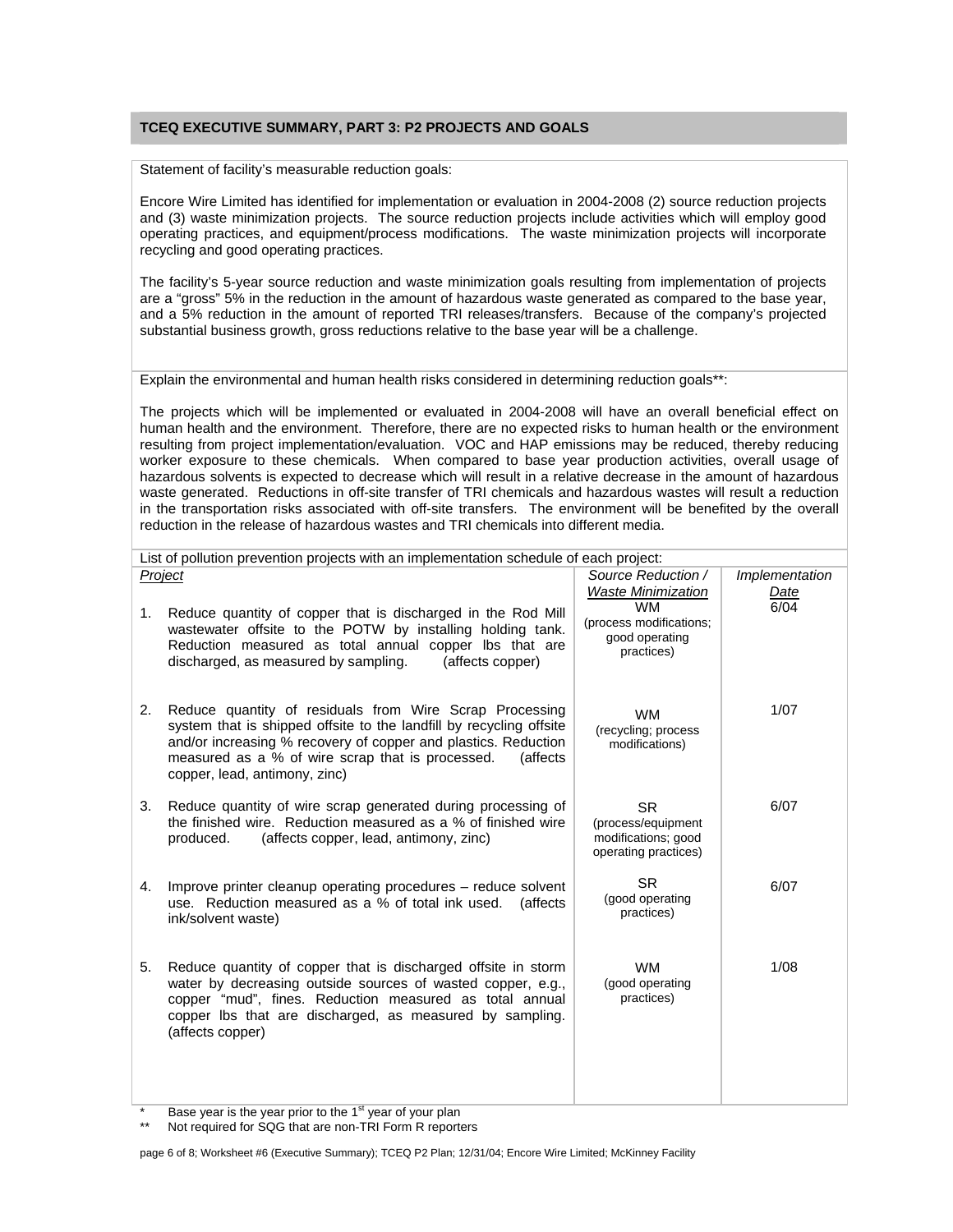Implementation schedule for future reduction goals:

The plan incorporates a Pollution Prevention Team which will meet biannually to assess the results of source reduction and waste minimization efforts at the facility and to identify new projects which will establish ongoing, future reduction goals. Each year, a project-specific implementation schedule will be established which will identify future reduction goals and milestone dates.

Identify cases in which the implementation of a source reduction or waste minimization activity may result in the

release of a different pollutant or contaminant, or may shift the release to another medium.\*\*

Encore Wire does not anticipate that any of the planned projects will result in the release of a different pollutant or contaminant, or the shift of the release to another medium. The planned projects are expected to result in an overall reduction in TRI and hazardous waste releases into the same medium.

Not required for SQG that are non-TRI Form R reporters

page 7 of 8; Worksheet #6 (Executive Summary); TCEQ P2 Plan; 12/31/04; Encore Wire Limited; McKinney Facility